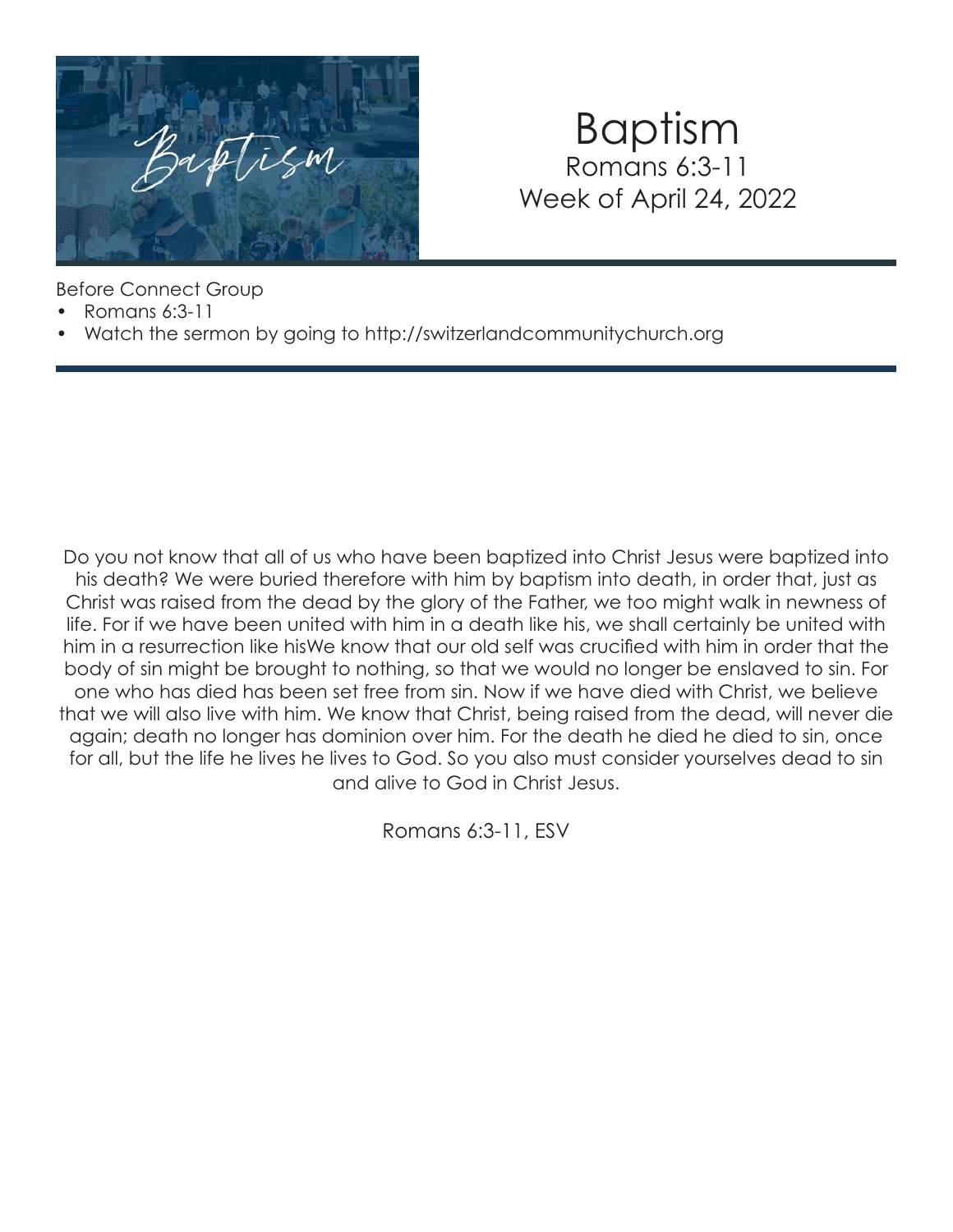## **Sermon Notes**

*Baptism is the display of God drawing person out of the old person to come alive to the new person that Christ has set apart for us to be.* 

#### **What is Baptism?**

- Baptism is an outward expression of an inward change.
- It is a picture of what occurs when we have faith in Jesus Christ.
- It is identifying with Christ's death, burial, and resurrection life.
- Baptism does not save anyone but is an act of obedience following salvation.

#### **Who Should Be Baptized?**

- Only those who profess faith in Jesus Christ should be baptized.
- Peter said in Acts 2 that those who received the word of God were baptized.
- The Philippian jailer was baptized after the Holy Spirit fell on them like the apostles at Pentecost and the Ethiopian eunuch was baptized after professing faith in Jesus.

#### **When Should A Believer Get Baptized?**

- Most often in the Bible, the disciples tried to baptize people as soon as they professed faith in Jesus Christ.
- In many cases, it was immediate.
- Faith was followed very quickly by baptism.

#### **Who Should Perform A Baptism?**

- Baptism does not have to be administered by a Pastor, or Elder, or Deacon.
- It should be administered by a believer in Christ to another believer in Christ.
- Here at SCC, we allow believing fathers to baptize their children and we have allowed youth leaders and believers who have a relationship with the one being baptized to perform the baptism.
- Eventually, we would like people who disciple the baptizee or were instrumental in their faith, to be the one baptizing.
- •

#### **What Does Baptism Represent or Symbolize?**

- *Romans 6:3-5 Do you not know that all of us who have been baptized into Christ Jesus were baptized into his death? We were buried therefore with him by baptism into death, in order that, just as Christ was raised from the dead by the glory of the Father, we too might walk in newness of life. For if we have been united with him in a death like his, we shall certainly be united with him in a resurrection like his.*
- It represents being associated with Jesus' death. Why is that important? What did the death of Jesus provide or accomplish?
- Jesus death satisfied God's wrath on sin
	- When we sin, there is a debt that we incur.
	- Our sin is counted against us and God is required to judge that sin.
	- He will not allow the guilty to go unpunished.
	- Thankfully, he does not pour out his wrath on us immediately, but is long suffering in the judament of our sin.
	- When Jesus, the sinless sacrifice died on the cross, he paid the price that God requires for sin (death) and it was paid in full.
- Jesus death provided us forgiveness of sins since God's wrath was satisfied, our sins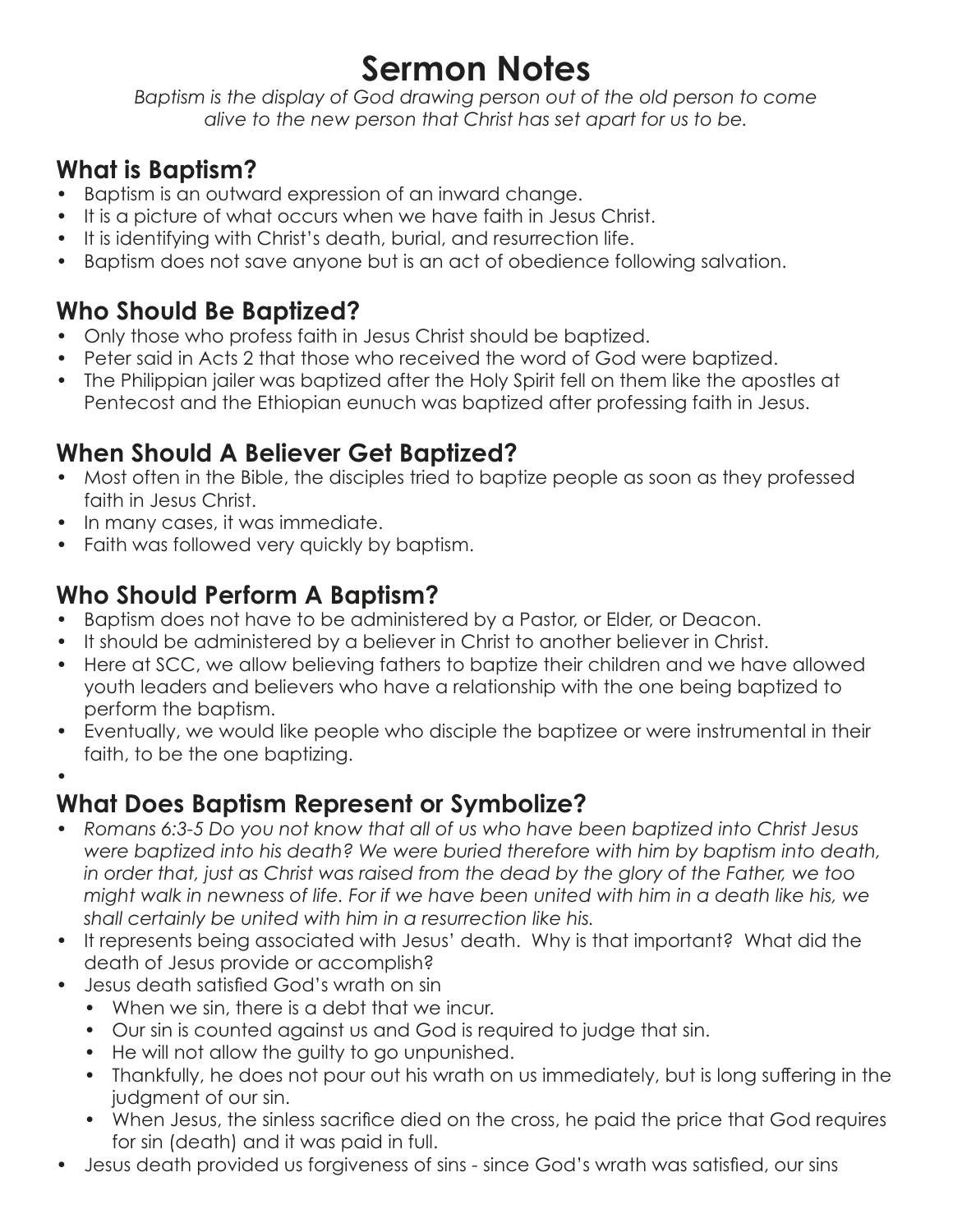could be forgiven and we are declared "just" even though we are not (forgiveness of sin requires shedding of blood because sin brings forth death)

- Redemption of man
	- The satisfaction of God's wrath and the forgiveness of our sins restores us to a proper relationship with God.
	- Jesus bought us back with the price of Jesus' life. He redeemed us by his blood.
- Our sin is imputed to Jesus and His righteousness is imputed to us.
- Imagine a court room where I am the defendent. I am charged with a capital offense and God (the judge) declares me guilty (which I am because of the overwhelming evidence against me). Not only does God pronounce me guilty, but he also pronounces the death sentence for me. So I am "guilty as charged" and my punishment is death. However, the judge in this moment does something totally unexpected. He comes down off the bench as judge and stands in my place to take my punishment upon himself. He takes my sentence and pays the price of my sin. In turn, he gives me his righteousness (there is no record of my guilt). I am declared innocent on the basis of His work.
- Have you ever done this for your children? They are guilty of an offense and you have declared a consequence for the disobedience. Then you take the punishment on yourself allowing them to go free. This is a powerful way to demonstrate what Jesus did for us on the cross. Obviously, you don't want to do this very often or they will start thinking there is no consequence for sin, but every once in a while, this is a powerful teaching tool.
- Baptism is a symbol of us being identified with the work Christ accomplished on the cross.
- *Colossians 2:11-15 In him also you were circumcised with a circumcision made without hands, by putting off the body of the flesh, by the circumcision of Christ, having been buried with him in baptism, in which you were also raised with him through faith in the powerful working of God, who raised him from the dead. And you, who were dead in your trespasses and the uncircumcision of your flesh, God made alive together with him, having forgiven us all our trespasses, by canceling the record of debt that stood against us with its legal demands. This he set aside, nailing it to the cross. He disarmed the rulers and authorities and put them to open shame, by triumphing over them in him.*
- Galatians 2:20 I have been crucified with Christ. It is no longer I who live, but Christ who *lives in me. And the life I now live in the flesh I live by faith in the Son of God, who loved me and gave himself for me.*
- We want people to see Jesus when they see us as we serve as a witness to the goodness and glory of God.
- God wants us to follow HIm and the Spirit within us gives us the strength and resolve to actually follow Him.

#### **Baptism is the image of the newness of life taking shape in us.**

- We must consider ourselves death to sin and alive to Christ through the newness of lfie in Him
- Conidering ourselves dead to sin means we die to the former passions of our lives.
- Following the Lord in obedience in the Christian Life.
- We hear from God and do what He calls us to do.
- Things may get in the way of our being willing to be obedient yet God is greater than any distraction
- Being the in the word transforms and renews us and points us closer to God.
- The full counsel of scripture shapes us into a a person that eagerly reflects the glory of God.